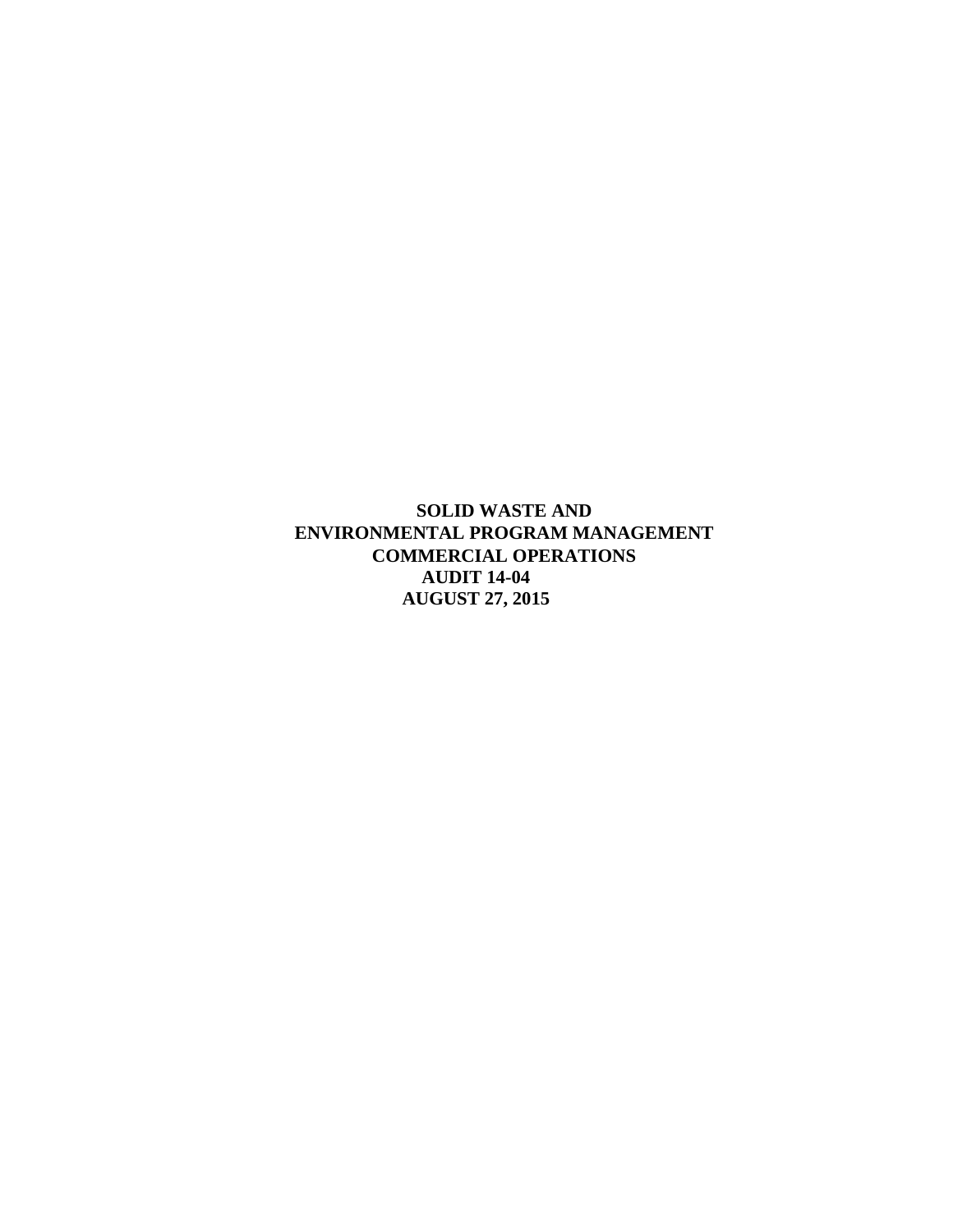# **CITY OF TAMPA**



**Bob Buckhorn, Mayor**

**Internal Audit Department**

**Christine Glover, Internal Audit Director**

August 27, 2015

Honorable Bob Buckhorn Mayor, City of Tampa 1 City Hall Plaza Tampa, Florida

RE: Solid Waste – Commercial Operations, Audit 14-04

Dear Mayor Buckhorn:

Attached is the Internal Audit Department's report on Solid Waste – Commercial Operations.

Solid Waste has already taken positive actions in response to our recommendations. We thank the management and staff of the Solid Waste – Commercial Operations Division for their cooperation and assistance during this audit.

Sincerely,

/s/ Christine Glover

Christine Glover Internal Audit Director

cc: Dennis Rogero, Chief of Staff Sonya Little, Chief Financial Officer Brad Baird, Administrator of Public Works and Utility Services Mark Wilfalk, Director of Solid Waste

**306 E. Jackson Street, 5N** • **Tampa, Florida 33602** • **(813) 274-7159** • **FAX: (813) 274-5660**

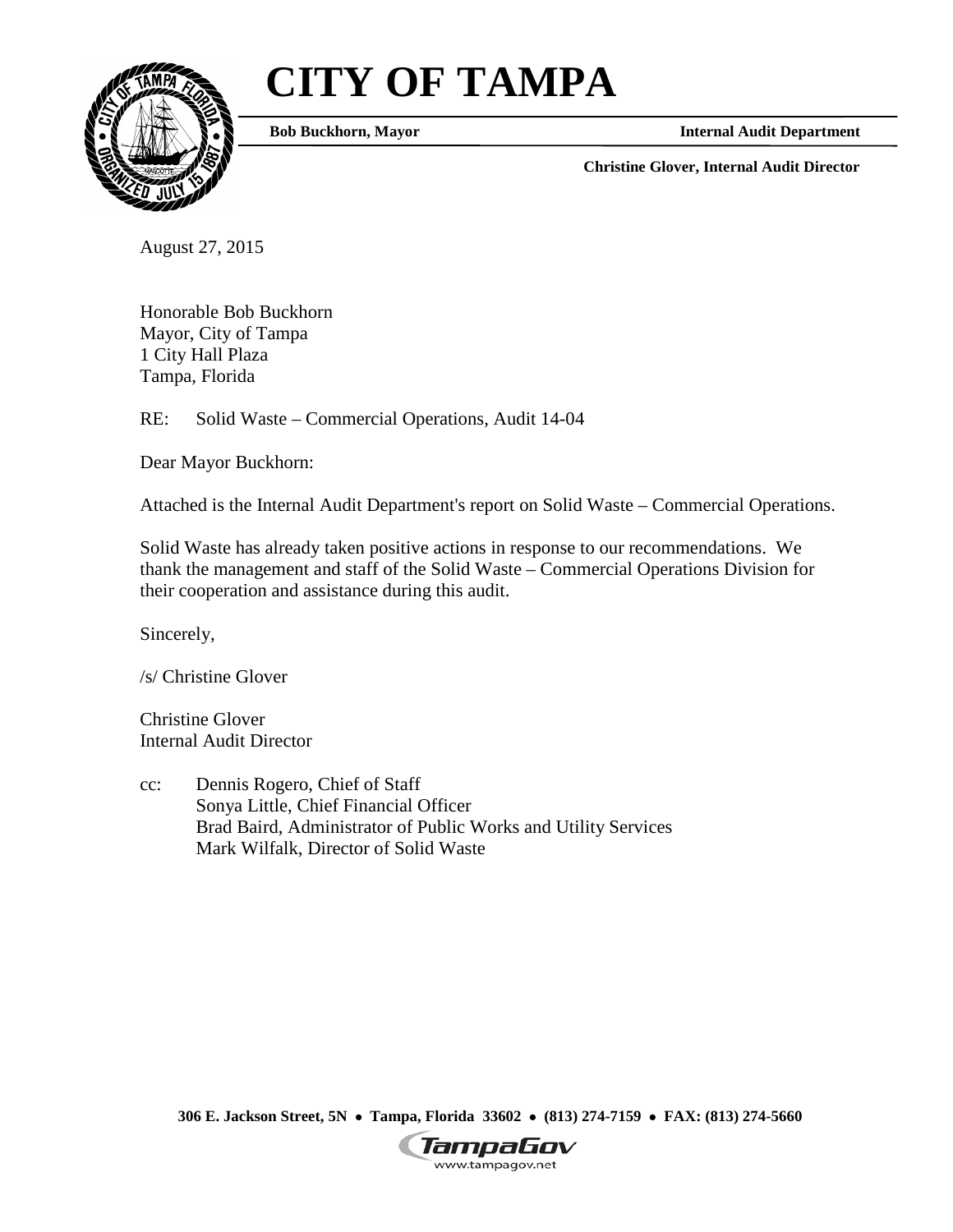# **SOLID WASTE AND ENVIRONMENTAL PROGRAM MANAGEMENT COMMERCIAL OPERATIONS AUDIT 14-04 AUGUST 27, 2015**

/s/ Vivian N Walker

\_\_\_\_\_\_\_\_\_\_\_\_\_\_\_\_\_\_\_\_\_\_\_\_\_\_\_\_\_\_\_\_\_\_\_\_\_\_\_ Auditor

/s/ Christine Glover

\_\_\_\_\_\_\_\_\_\_\_\_\_\_\_\_\_\_\_\_\_\_\_\_\_\_\_\_\_\_\_\_\_\_\_\_\_\_\_ Audit Director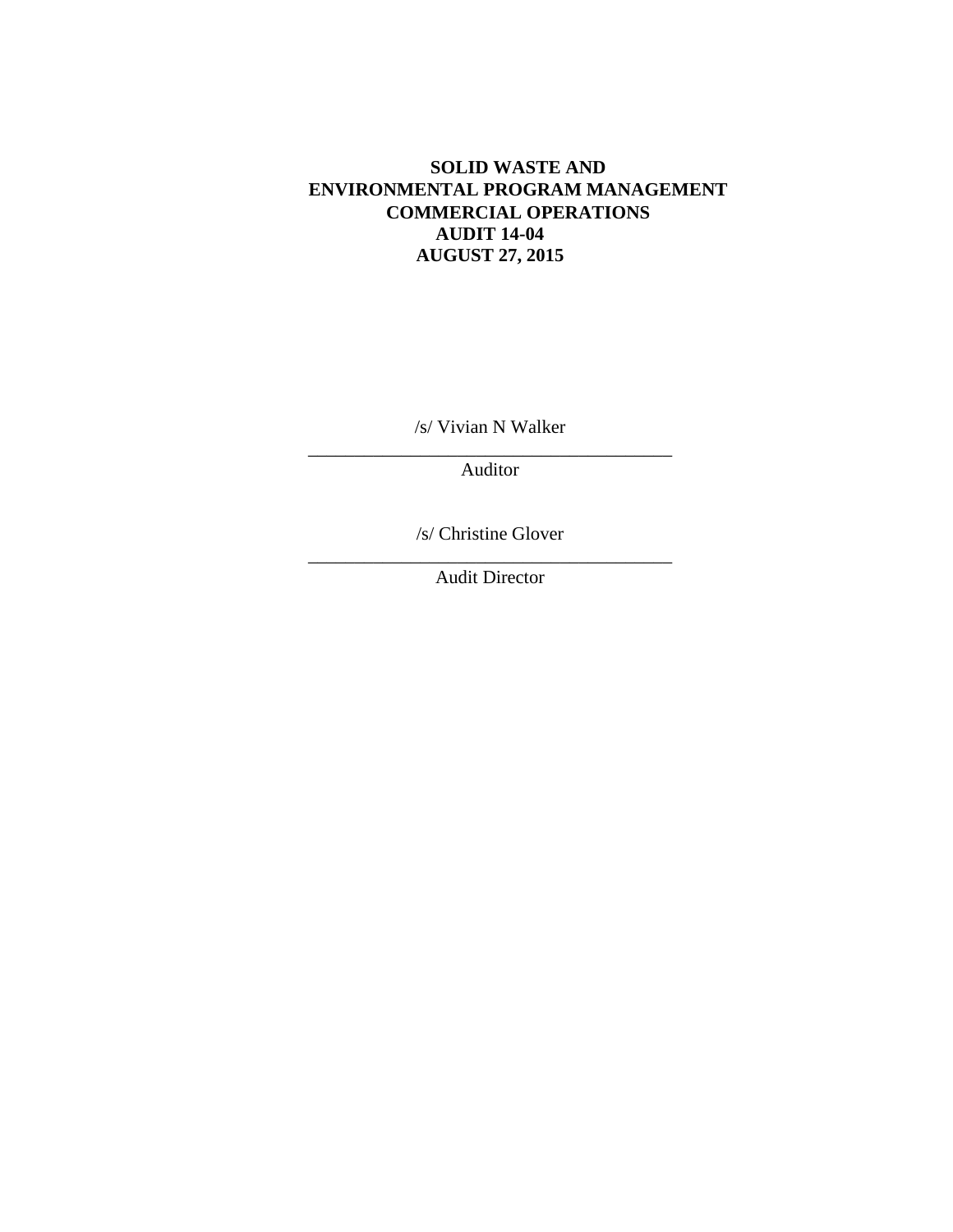# **SOLID WASTE AND ENVIRONMENTAL PROGRAM MANAGEMENT COMMERCIAL OPERATIONS AUDIT 14-04**

### **BACKGROUND**

Commercial Services for the Solid Waste Department provides commercial bins, compactor, and roll-off containers for the collection of waste generated by businesses and multi-family residential complexes within the City of Tampa limits. These services are provided using both front-end and rear-loading vehicles. Some accounts are serviced Sunday through Saturday. There are also certain established commercial refuse accounts whose servicing is provided by Republic Waste Services, a City contractor.

### **STATEMENT OF OBJECTIVES**

This audit was conducted in accordance with the Internal Audit Department's FY14 Audit Agenda. The objectives of this audit were to ensure that:

- 1. Commercial refuse containers were distributed to businesses consistently based on estimated waste generated.
- 2. Commercial refuse containers were being serviced in accordance with established account frequency.
- 3. Missed pickups could be correlated to route adjustments indicating route completions were being hurried and route sheets not used as a source for collection activity.

#### **STATEMENT OF SCOPE**

This audit reviewed commercial refuse activity for FY13 (October 1, 2012, through September 30, 2013).

## **STATEMENT OF METHODOLOGY**

Information obtained from the Multi-Service System (MSS) was used to review accuracy of container size distributed to businesses. Additionally, commercial customer locations were visited to confirm accuracy of data recorded in MSS.

An evaluation of missed pick-ups was performed by reviewing completed work orders maintained by the department. The type of request was traced to the customer's account in MSS to ensure accurate billing, as well as to assess internal controls related to billing.

To achieve the audit's objectives, reliance was placed on computer-processed data contained in the Multi-Service System (MSS). MSS was previously assessed and the data was deemed to be reliable.

## **STATEMENT OF AUDITING STANDARDS**

We conducted this performance audit in accordance with generally accepted government auditing standards. Those standards require that we plan and perform the audit to obtain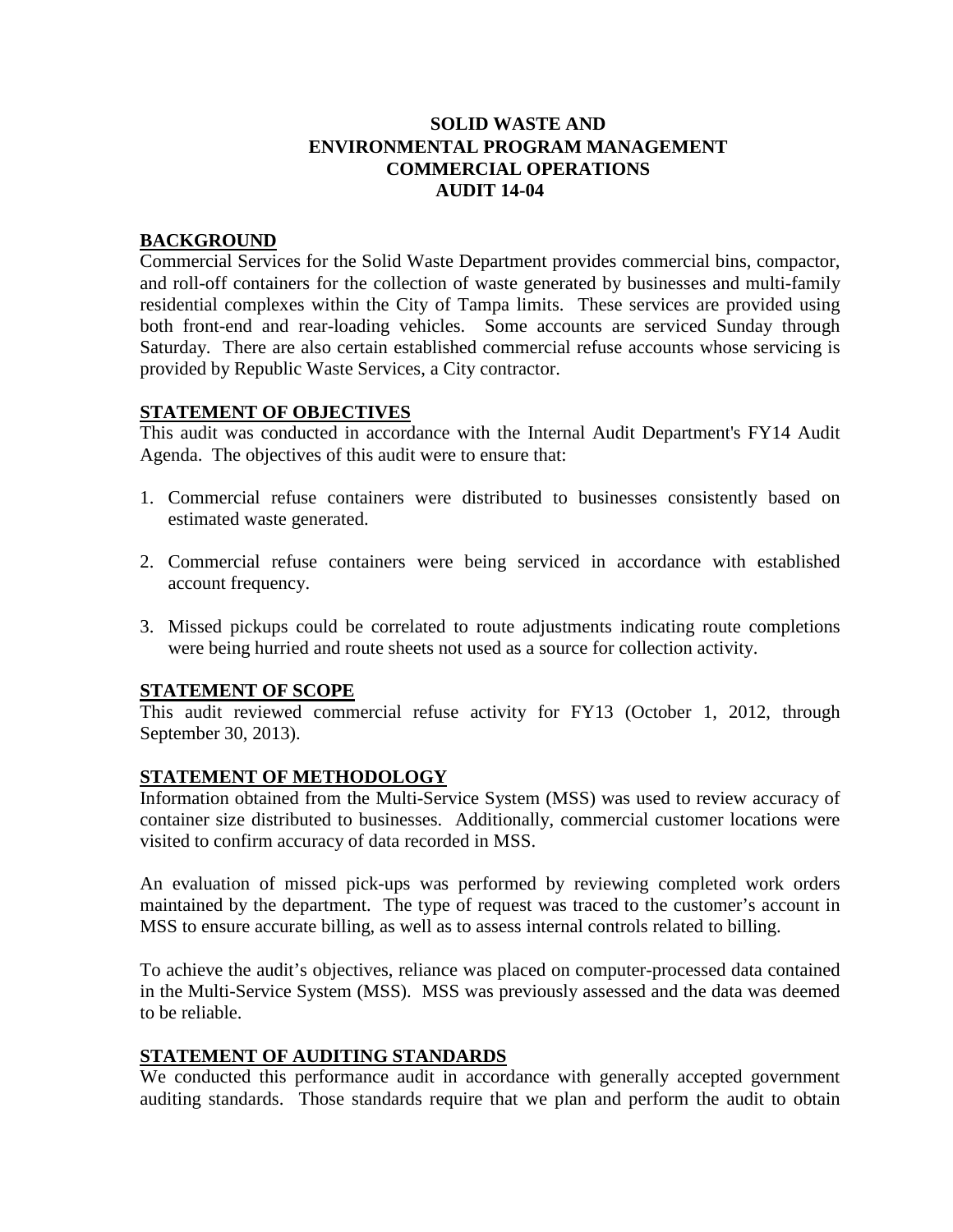sufficient, appropriate evidence to provide a reasonable basis for our findings and conclusions based on our audit objectives. We believe that the evidence obtained provides a reasonable basis for our findings and conclusions based on our audit objectives.

### **AUDIT CONCLUSIONS**

Based upon the test work performed and the audit findings noted below, we conclude that:

- 1. There is no documented policy to support how commercial refuse containers were distributed to businesses.
- 2. There were no discrepancies noted for frequency of servicing sampled commercial refuse containers. However, discrepancies were noted with the size of commercial containers on site compared to the container size being billed.
- 3. Missed pickups could not readily be correlated to route adjustments not being met, since route sheets were not being retained.

### **SUCCESSES**

Commercial Operations should be commended for structuring its support staff to ensure timely response and resolution to work orders. In an effort to timely respond, work orders are scanned and emailed by the Work Order Technician (Technician) to the applicable Operations staff. Upon completion the completed work order is scanned and emailed back to the Technician.

While the findings discussed below may not, individually or in the aggregate, significantly impair the operations of the Solid Waste & Environmental Program Management, they do present risks that can be more effectively controlled. Before we completed our audit, Solid Waste & Environmental Program Management personnel implemented some of the Internal Audit Department's recommendations.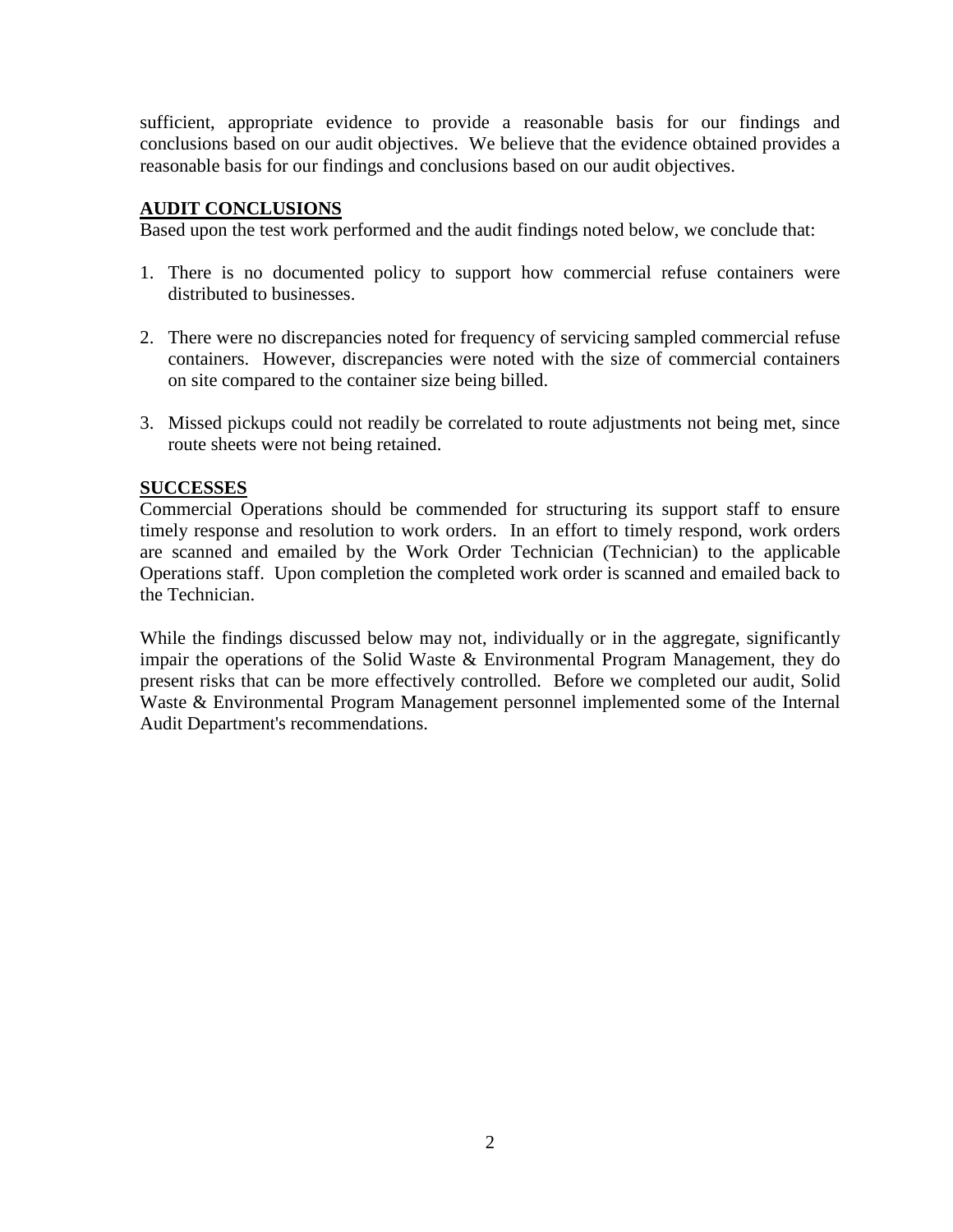## **CONTAINER SIZE AND FREQUENCY POLICY**

STATEMENT OF CONDITION: Commercial Operations for Solid Waste has not formalized their process for the required size and service frequency of containers to be provided when a new account is established or an existing account requests a change in service. As a result, inconsistencies exist in the size of container and basic frequency of servicing for similar business types.

CRITERIA: Informally, Commercial Operations uses the location of the container to be serviced as the criterion. Due to safety requirements, a particular container's size and/or the location to be used by the customer may not be feasible. Commercial Operations uses a national standard to calculate the typical waste generated by specific types of businesses.

CAUSE: Management has not implemented a formal policy and procedure that defines the basis for the size and service frequency of the container to be provided when new or a change in service is requested.

EFFECT OF CONDITION: Customer complaints for unfair rate charges, which could result in a loss of revenue for the City.

RECOMMENDATION 1: Management should develop and implement a policy that would provide consistent application for the size and frequency of containers issued. The policy should document the basis and methods used; and require that documentation be retained to support all new accounts or changes.

MANAGEMENT RESPONSE: The following will be added to the Level of Service Policy Standard Operating Procedures:

1. The selection of service type and frequency must be documented within the account notes section of MSS. The policy of the Department is to encourage businesses to use the largest container possible, given space constraints, with the least frequency for service collection, to offer the lowest possible cost.

2. Using the National Solid Waste Management Association (NSWMA) standards, the Call Center Representative can share the typical waste generation volumes for the specific business. The estimated quantity of waste generated is based upon the total pounds projected, divided by our average pounds per yard of solid waste collected (85 pounds per yard.)

Level of Service  $=$  Estimated Oty of Waste generated/Avg. Lbs per Yd of solid waste collected – 85 lbs per yd.

#### TARGET IMPLEMENTATION DATE:

This policy is currently a part of our Department's normal operating procedures formally implemented as of 3/26/14.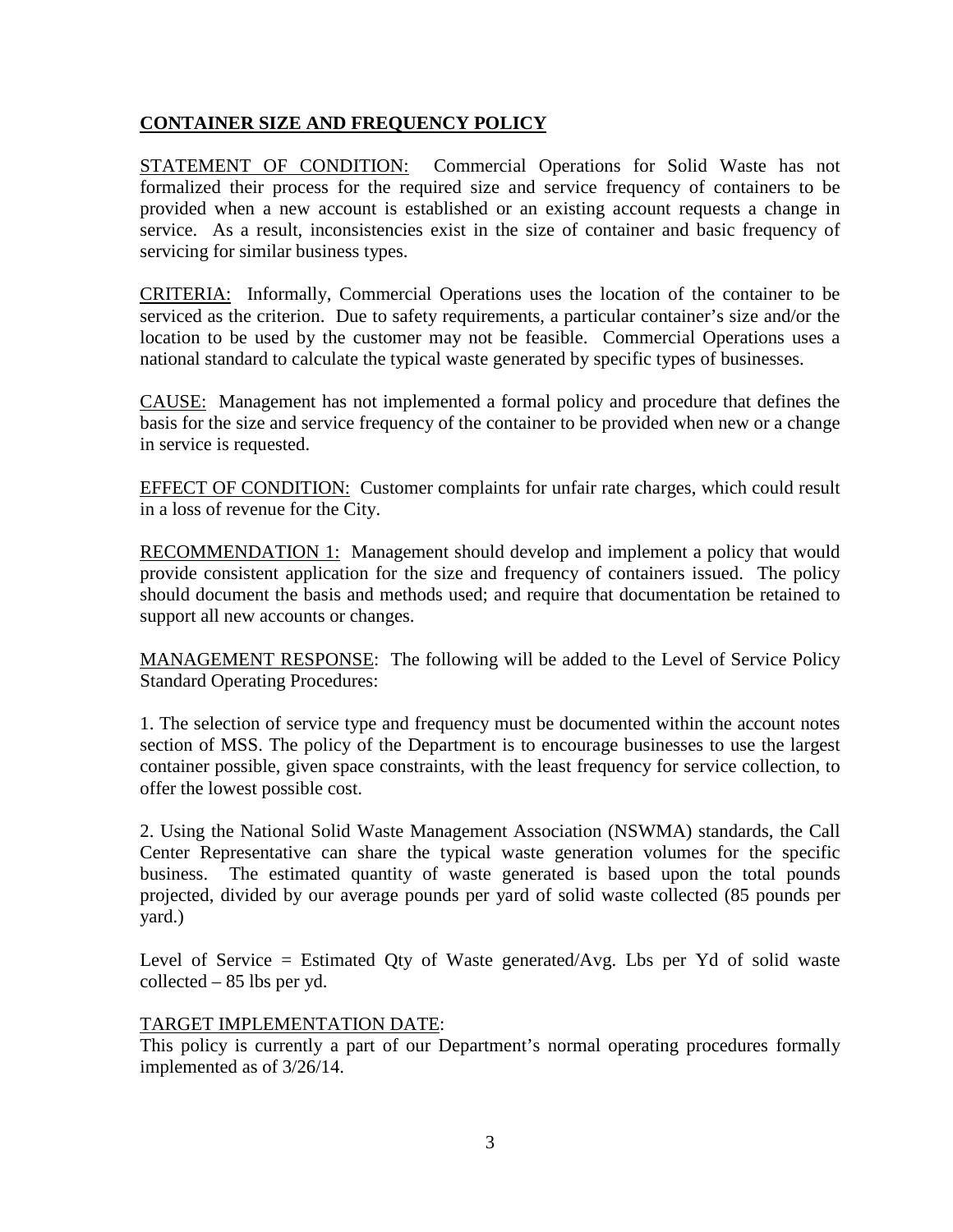## **CONTAINER INVENTORY ACCURACY**

STATEMENT OF CONDITION: The container inventory information recorded in the Commercial Routing System and / or the Multi-Service System (MSS – billing) is inaccurate.

In order to verify the accuracy of the inventory maintained for commercial refuse collections, two tests were performed. The first test was an observation of the container on site at the service address being billed; the second test compared the container on site with the information in both the Commercial Routing System and the MSS. A sample of 105 accounts was selected from the MSS data mart. The selected sample included 76 commercial bin accounts applicable for this review. Of the 76, seven accounts had discrepancies between MSS and what was observed at the business location. Additionally, six accounts (including one account that was considered "closed") were being billed at a rate lower than the container on site being serviced.

CRITERIA: Generally accepted accounting principles require the accurate reporting and safeguarding of assets. Also, prudent business practices would require an accurate inventory of equipment.

CAUSE: There is no documented inventory being performed to ensure the container size on site for a customer matches the container size documented in the billing system or routing system.

EFFECT OF CONDITION: Inaccurate inventory information could result in a loss of revenue to the City or overbilling customers. Additionally, inaccurate inventories will over or understate the City of Tampa's assets or expenditures (for non-capitalized container inventory).

RECOMMENDATION 2: Management should identify all containers issued for use and document their location. Additionally, the current routing system compares information recorded in the billing system with the information it has recorded. This information should be verified for accuracy prior to implementation of a new routing system.

MANAGEMENT RESPONSE: The Department is completing inventory audits of solid waste containers (by size and frequency for each account.) Prior to initiating this audit, the Department begin implementing an electronic inventory tracking program which uses radio frequency identification devices (RFID) to improve the reliability and accuracy of containers assigned to their documented location. Target completion October 2014, we will document any discrepancies to use as the basis for system adjustments.

In FY15, the Department is adjusting its current organizational structure to allow these responsibilities to be overseen by an Asset Manager and Contract Monitor.

## TARGET IMPLEMENTATION DATE:

March 20, 2015 – on-going review until final phase of Route Match October 2015.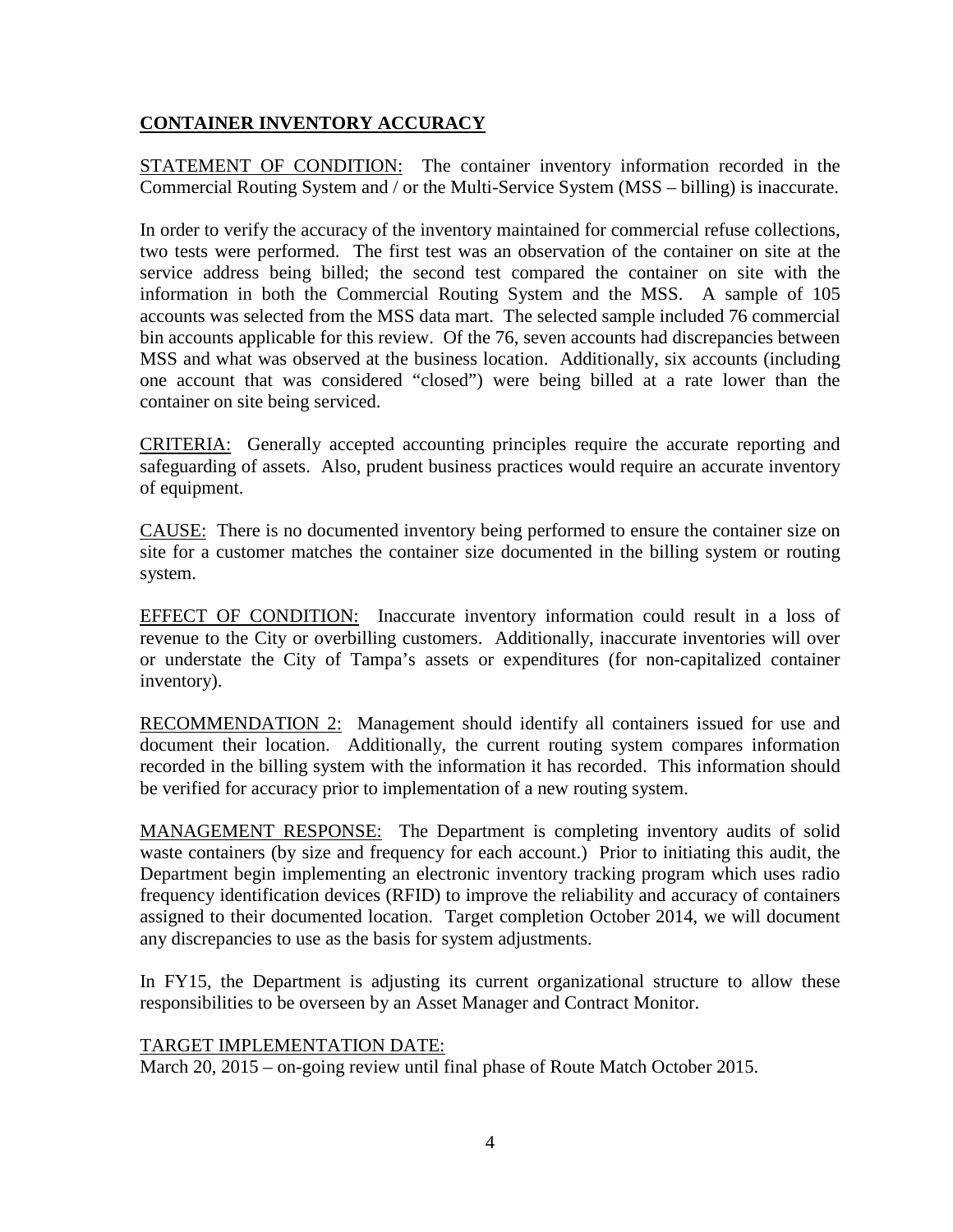### **WORK ORDERS ISSUED**

STATEMENT OF CONDITION: Requests for special services through the Commercial Operations area are not always completed in a timely manner or properly billed to the customer.

We reviewed a sample of 25, judgmentally selected, work orders for timely resolution. During the review it was identified that nine work orders had been canceled or the account had no activity. For the remaining 16 work orders the following was noted:

- a) Four work orders could not be located for review.
- b) Two work orders were not resolved within the required time frame of five business days.
- c) Accounts for two work orders had not been properly charged for the service provided.

CRITERIA: The internal guideline established by the Commercial Operations Division is to resolve customer requests within five business days. Additionally, proper accounting requires timely posting for charges created after the completion of providing a service to the customer.

CAUSE: The suggested guideline has not been formalized as policy.

EFFECT OF CONDITION: Primarily, for services related to a charge, the City will lose revenue when customer accounts are not updated to reflect additional services provided. Also, customer service is negatively impacted when there is untimely resolution of a request for service.

RECOMMENDATION 3: Management should determine if there is an automated method for monitoring progress of special requests that would ensure resolution within the established time period. Additionally, if the established time period becomes unrealistic, Management should consider revising their time to resolve requests to a more practical number of business days.

The process for ensuring that the customer is properly billed upon the completion of a request for a special service should be reviewed to ensure timely posting.

MANAGEMENT RESPONSE: As of July 2015, the Department hired a Logistics Supervisor. The candidate selection is projected to be completed by the end of June 2015. The Logistics Supervisor will be responsible for coordinating all activities of logistics, dispatching, service orders, work orders, and billing to subordinates to ensure work performed is completed and recorded in a timely and accurate manner. The Logistics Supervisor will be responsible for utilizing the GPS/RFID workforce management system to assist in the facilitation and management of these responsibilities.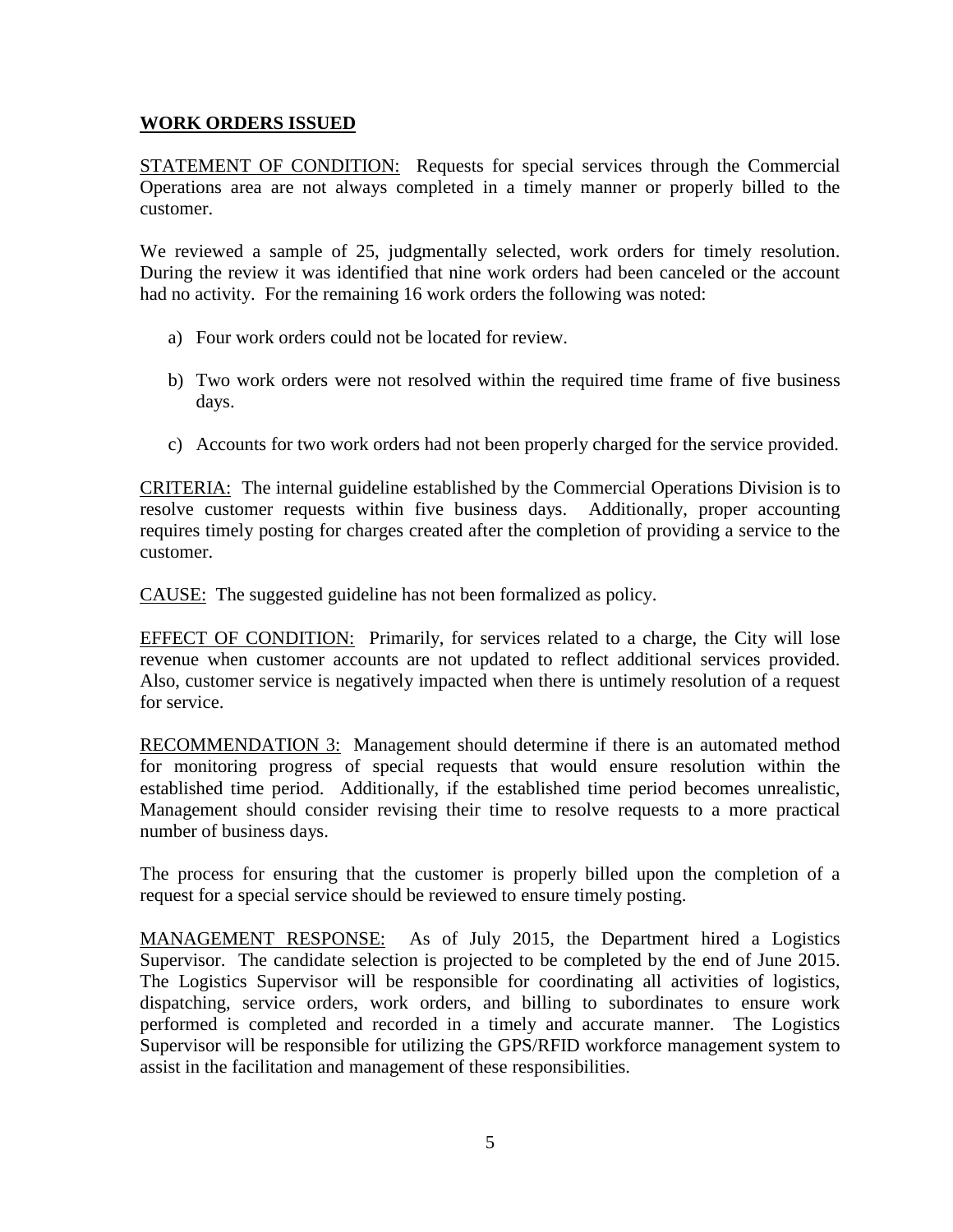The key milestone implementation dates of the GPS/RFID workforce management system are listed below.

TARGET IMPLEMENTATION DATE: Commercial Front-Load Dumpsters and Special Services Milestone Training Began: 4/13/2015 Pilot / Go Live Simulation Began: 4/20/15 Go Live Began: 5/13/15

Commercial Roll-off & Compactor Milestone Pre/Post Trip Vehicle Inspection Pilot: Mid-May Training Began: 6/29/15 Pilot / Go Live Simulation Began: 7/6/15 Go Live Began: 8/24/15

Residential Services Milestone Pre/Post Trip Vehicle Inspection Pilot: Mid-June Training Begins: 7/20/15 Pilot / Go Live Simulation Begins: 7/27/15 Go Live Begins: 9/14/15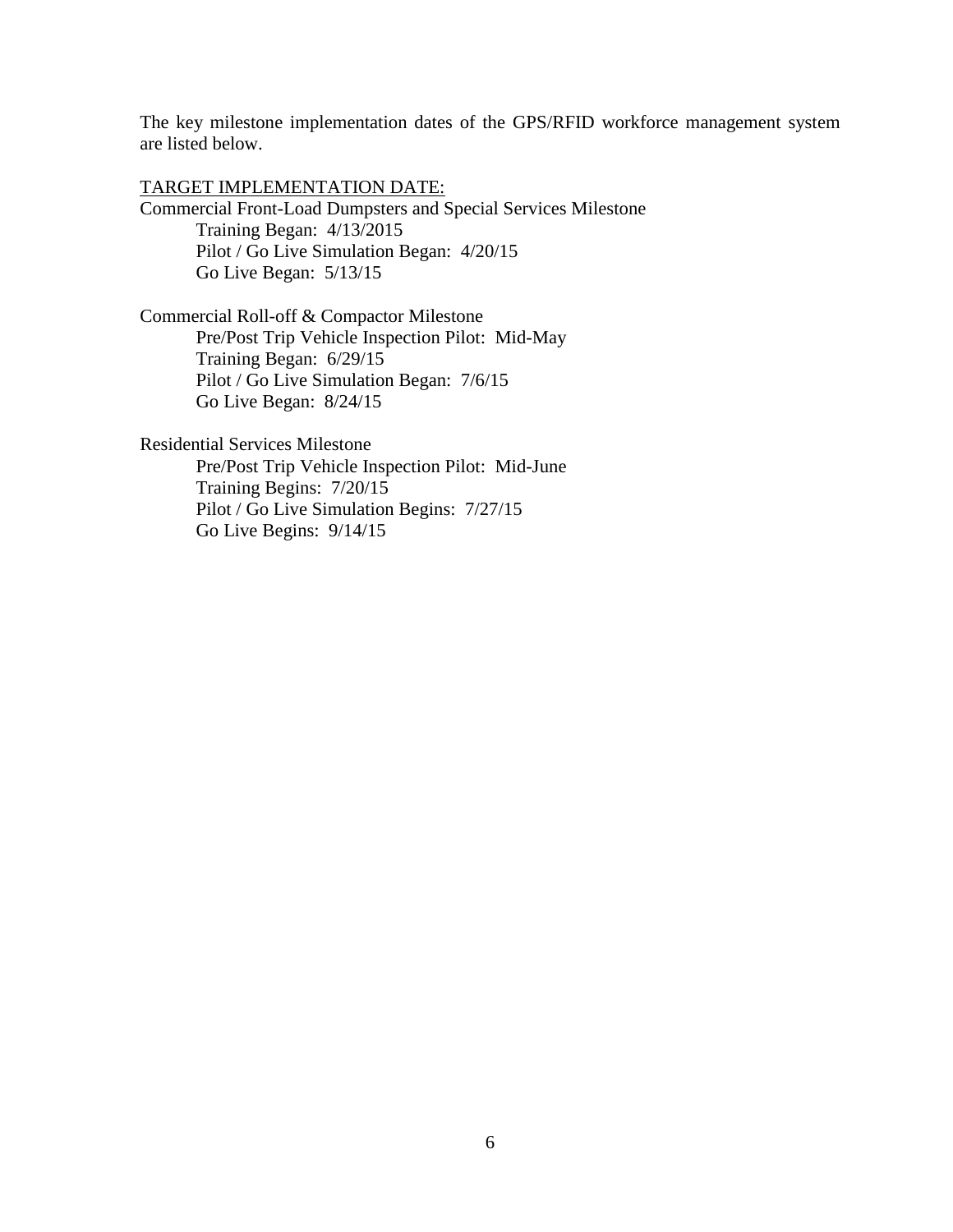## **DESTRUCTION OF RECORDS**

STATEMENT OF CONDITION: The Commercial Operations Division does not retain the route sheets printed and used daily by the drivers. These sheets document issues observed by the driver and new accounts established.

CRITERIA: City Code Section 2-46 requires all departments to maintain "all records with adequate and proper documentation of the organization . . . and essential transactions, of the department."

CAUSE: Failure to identify the necessity of maintaining daily activity records.

EFFECT OF CONDITION: Non-compliance with City Code Section 2-46. A lack of documentation inhibits the ability to research or confirm activities.

RECOMMENDATION 4: Management should retain daily records of their operations and identify the proper retention period.

MANAGEMENT RESPONSE: Route sheets for commercial bins and bulk will be maintained in paper copy according to the City of Tampa Records Retention Policy.

TARGET IMPLEMENTATION DATE July 2014